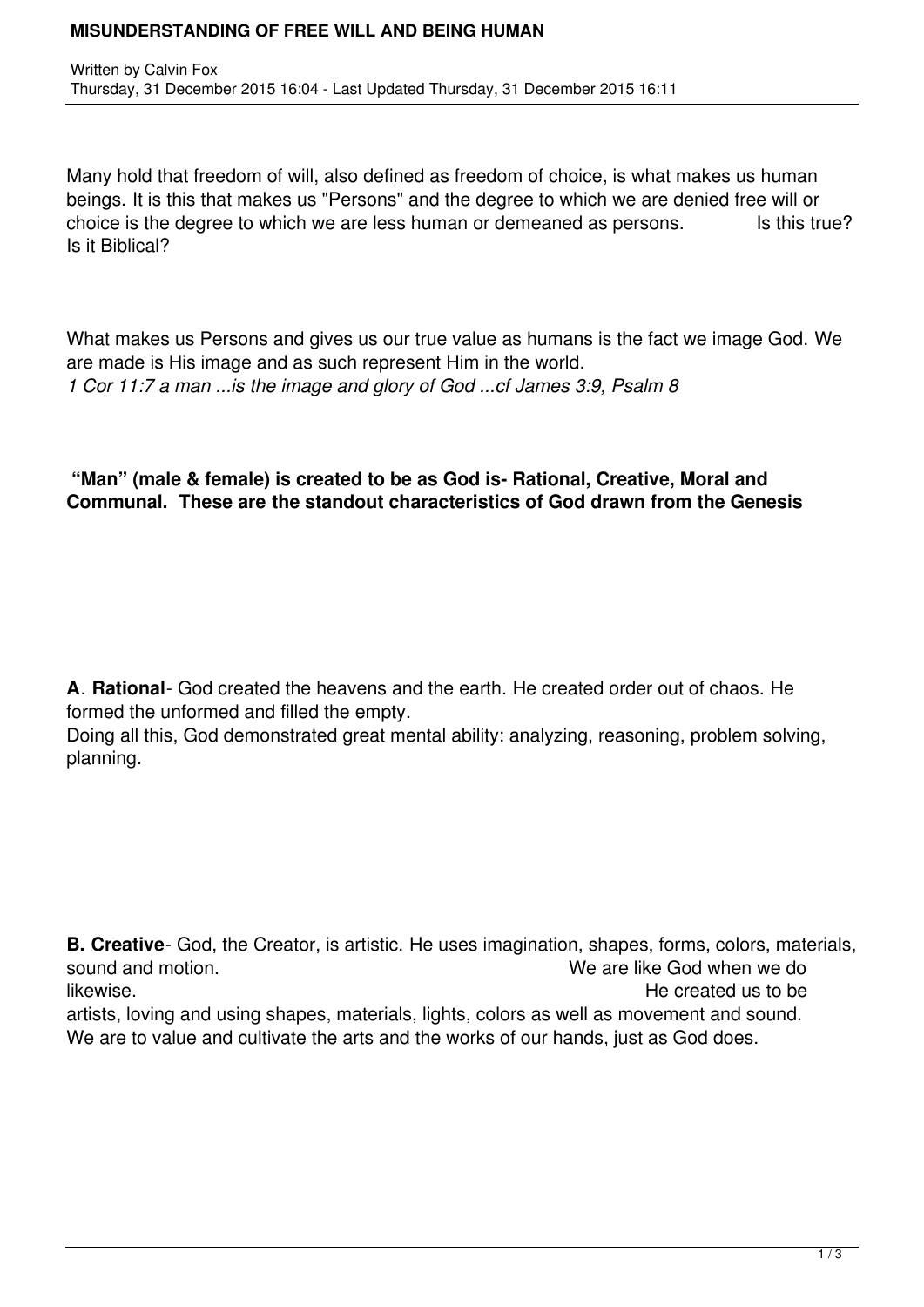## **MISUNDERSTANDING OF FREE WILL AND BEING HUMAN**

Written by Calvin Fox Thursday, 31 December 2015 16:04 - Last Updated Thursday, 31 December 2015 16:11

**C. Moral-** God is revealed as righteous with an abhorrence of sin in later chapters of Genesis. This, too, is the original basis for the traditional definition of the Image.

God has created all human beings with a sense of moral-oughtness.

Morality is part of the human DNA.

It is called "Natural Law" and Paul describes it in Rom 1:32 and 2:15.

Thus God can hold even non-Christian individuals and nations accountable for their moral decisions and behavior.

**D. Communal-** The second chapter of Genesis reveals that God is concerned with communicating with human beings, as well as human beings themselves communicating and having companionship with themselves. He does not want Adam to be alone. (T he first thing mentioned in the Bible that is "not good".)

A Biblical view of "Man" will keep the balance of all four attributes of the Image, of being a "Person". Freedom of will and choice are not mentioned. However, they are assumed and absolutely essential to who we are. It is a set of the set of the set of the set of the set of the set of the set of the set of the set of the set of the set of the set of the set of the set of the set of the set of the se

would be impossible to function as the Image of God apart from such freedom.

(God could have created our first ancestors without any will at all.

Then they would have been automatons and not human beings.)

Therefore, yes, human beings were created with "Free Will".

But it would be serious error to divorce Freedom from the Image or to champion Liberty apart from its purpose to enable us live and represent God as His Image in the world.

Sadly, this "divorce" or seeking autonomy from God is exactly what human beings do.

The Image is fractured. Human beings remain "human" and free will is still essential and possible, but in a seriously limited way.

The Free Will humans retain is no longer truly free because of "The Fall" (Genesis 3).